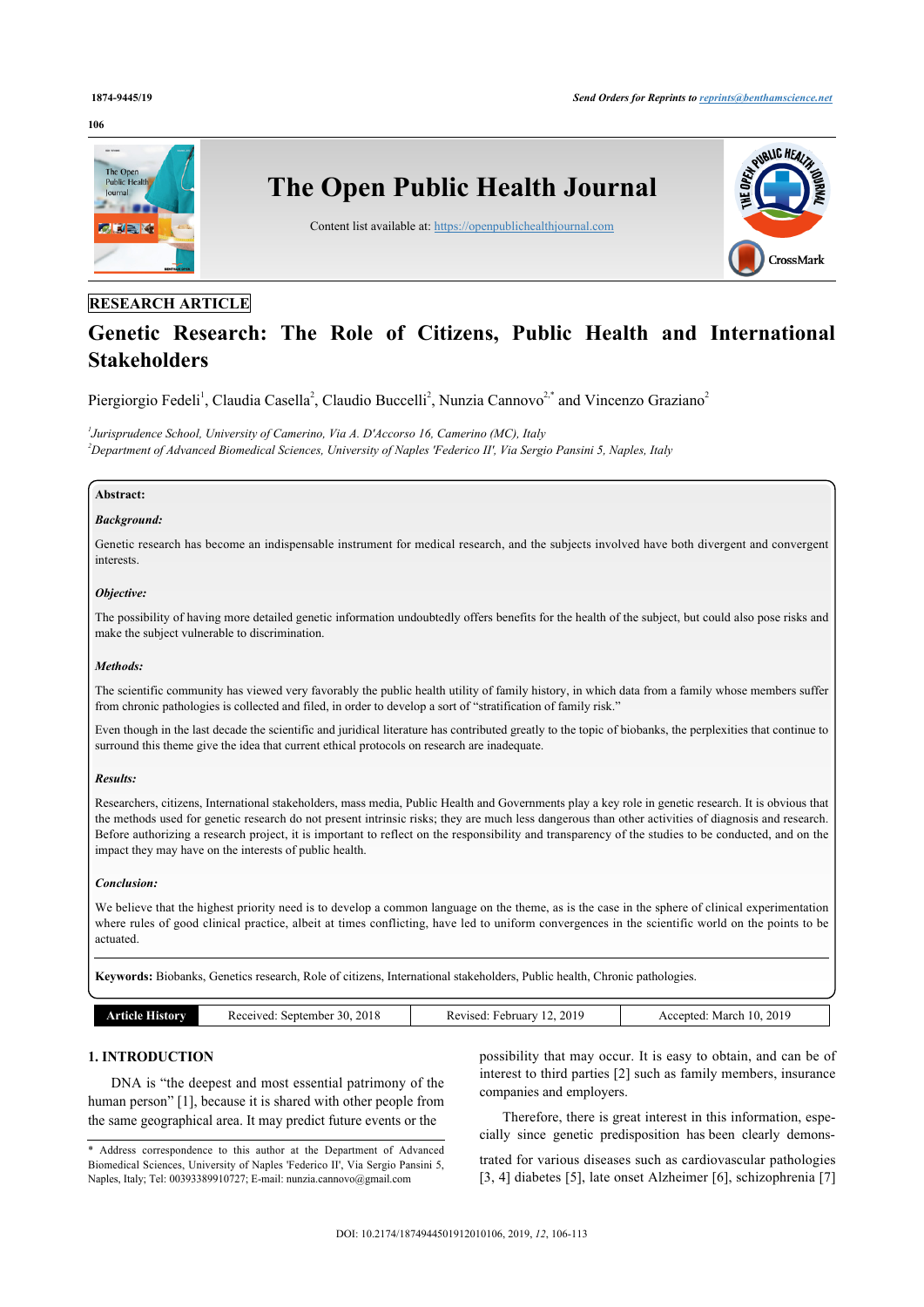bipolar disorder[[8](#page-6-4)], autism [\[9\]](#page-6-5), cancer[[10](#page-6-6) - [12](#page-6-7)] and rare diseases [\[13](#page-6-8)].

The collections of tissues derived from human bodies and used for the extraction of genetic material have become known under various names such as biobanks, biolibraries, tissue repositories, genetic databases, or DNA banks.

The OECD defined human biobanks and genetic research databases as 'structured resources that can be used for the purpose of genetic research, which includes human biological materials and/or information generated from the analysis of the same; and extensive associated information [\[14](#page-6-9)]

Samples used for genetic diagnoses or purposes closely related to genetic data are collected in a genetic biobank [[15\]](#page-6-10). These collections have the particular characteristic that the identity of the donor can be connected to his/her personal, genealogical and clinical data.

The purpose of genetic biobanks [[15\]](#page-6-10) is to support research to identify the mutations that cause genetic diseases, since they permit researchers to collect material from families affected by the same pathology, with an enormous saving of energy and funds.

There has been an acceleration in the study of "complex diseases" [[16\]](#page-6-11) whose etiopathogenesis involves both genetic and environmental factors, as the existence of biobanks has enabled greater comprehension of pathogenetic mechanisms, development of new diagnostic instruments and the design of treatment strategies[[17](#page-6-12)]. The enormous number of samples available has made it possible to identify a distinction between "susceptibility" and "genetic causality."

Another particularly fertile field for genetic research is that of chronic pathologies. The *Evaluation of Genomic Applications in Practice and Prevention* (EGAPP) [[18](#page-6-13)], created in 2004 by the *CDC National Office of Public Health Genomics* in the United States, has studied the genetic aspects of many tumoral pathologies by referring to samples in biobanks, with good applicative outcomes.

At the same time, when biobanks facilitate the study of various factors of genetic risk related to an illness, they potentially influence the societal conceptions of responsibility, group identity and future options [\[19](#page-6-14)].

In fact, new quandaries emerge when genetic research identifies groups of subjects who carry genes that place them at higher risk for a disease. These "individuals at risk" fall into a disease category that is ambiguous because of the slippage between the risk factor and the disease itself [[20\]](#page-6-15): they are not ill, but may become so. How should they be treated? As sick people? As healthy people at risk? Should they be counselled not to have children? Should they be subjected to higher health insurance premiums? Epistemic change influences cultural change, and in this case can lead to the creation of a cultural current that views genetic research with suspicion.

In the scientific literature, genetic exceptionalism [\[21](#page-6-16), [22](#page-6-17)] is the line of thought according to which all the information derived from DNA, because of the intrinsic characteristics of the genetic patrimony, must be considered a separate category from the common information that can be deduced from indepth family anamnesis, and should be afforded particular protection.

The need for genetic privacy [[23](#page-6-18)] is fueled by the fear of discrimination, social stigmatization, family problems, loss of control of one's identity, as well as the psychological implications, because genetic information can be "potentially embarrassing and uniquely personal" [\[24](#page-6-19)].

This issue entails not only political but even more importantly ethical and social choices, because the fundamental rights of the person are involved, as well as individual and collective interests.

#### **2. METHODS**

In this work, we will discuss the role that researchers, physicians, ethics committees, citizens, public health officials and international stakeholders can play in the promotion and control of genetic research that draws upon biobanks. We will examine the current situation in Italy and compare it with that of other Western countries.

### **3. RESULTS AND DISCUSSION**

### **3.1. Physicians/Investigators (And Research Ethics Committee)**

To date, the lack of a common legislative framework in Europe and the world has allowed local researchers considerable independence, but has limited the ability to create transnational biobanks [[25](#page-6-20)], a significant exception being the EuroBioBank, "a network of biobanks that stores and distributes quality DNA, cell and tissue samples for scientists conducting research on rare diseases genetic material and rare diseases" [[26\]](#page-6-0).

However, recent years have seen a growing awareness that transnational collaboration is essential researchers have access to a greater quantity of biological samples. It is no coincidence that in the recent years there has been an increase in the number of transnational associations and entities involved with genetics, which permit the circulation of ideas in various affiliated nations. An example is the P3G Consortium [[27](#page-6-21)], an international not-for-profit organization that catalogues experiences in the field of population genetics, in order to build common research strategies to facilitate harmonization and open the door to future collaborations. Another valid example of openness in this sense is the pan-European Biobanking and Biomolecular Resources Research Infrastructure - European Research Infrastructure Consortium (BBMRI-ERIC[[28](#page-6-22)]), whose funding includes a grant from the European Unions' Horizon 2020 research and innovation program.

In this context, it is noteworthy that in multicentric studies, data are often collected and then transmitted to third parties.

That operate in different nations, which in turn have different sets of legislation on the subject, but this by no means exempts those who receive this data from responsibility for the correct handling of the information. It is extremely important that the personal data remain the exclusive prerogative of the research, and not be exploited for purposes other than the research itself.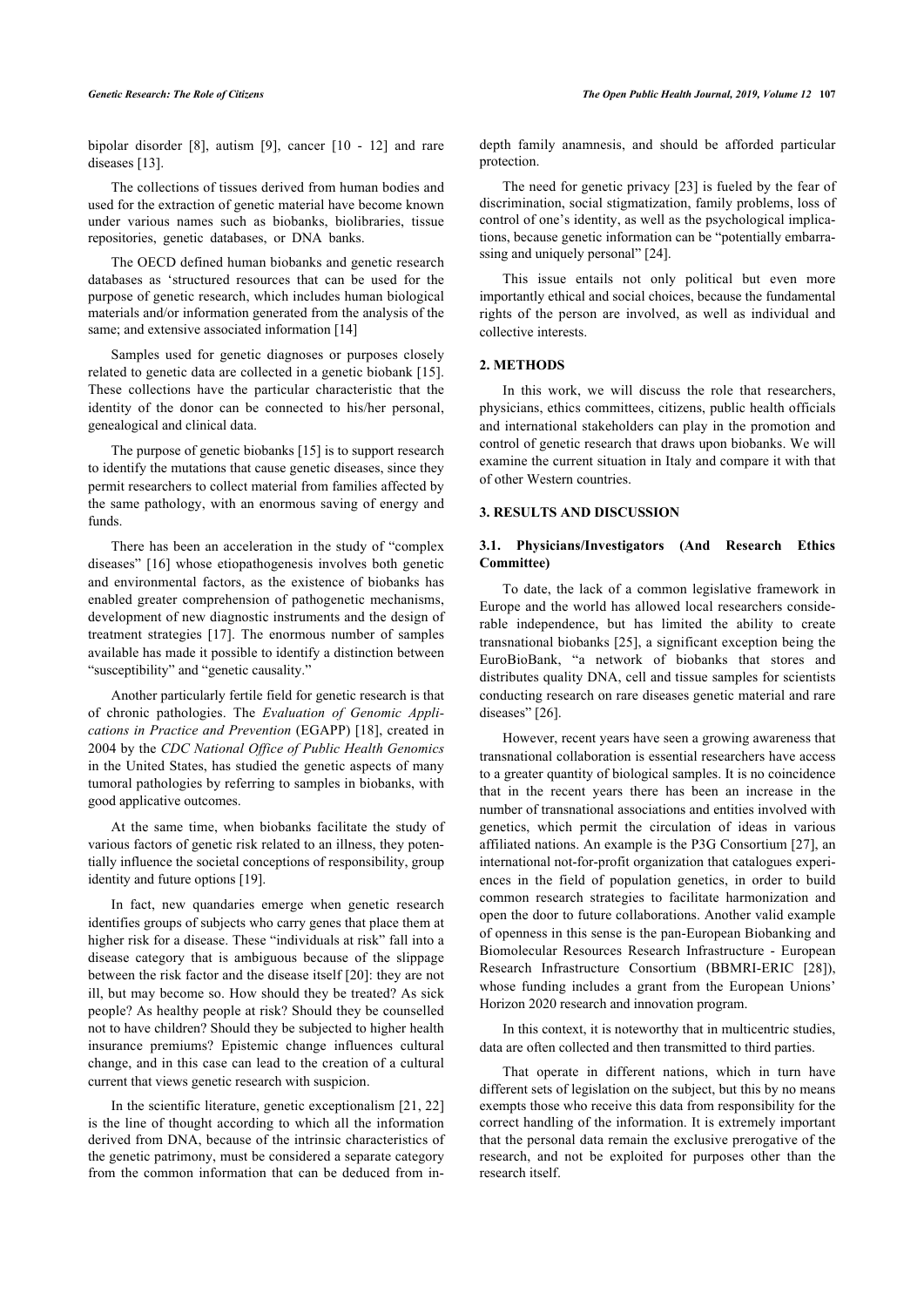#### **108** *The Open Public Health Journal, 2019, Volume 12 Fedeli et al.*

The scientific community has viewed very favorably the public health utility of family history [\[29](#page-6-23)], in which data from a family whose members suffer from chronic pathologies is collected and filed, in order to develop a sort of "stratification of family risk."

These few examples help us understand how essential it is to expand the borders of genetic research to improve public health.

It is obvious that the methods used for genetic research do not present intrinsic risks; they are much less dangerous than other activities of diagnosis and research. However, there is an "information risk" for the patient [[30\]](#page-6-24), who may suffer psychological harm from receiving the genetic test results themselves or from the way the results are conveyed, or for the patient's relatives, since the results may have repercussions for them as well.

In order to deal with these ethical and legal implications, North American organisations, followed by European Union ones, have published guidelines or ethical codes that serve genetic professionals on an international scale. Another issue to be faced is the problem of incidental findings discovered in the course of the research. The committees of the Clinical Sequencing Exploratory Research (CSER) Consortium and the Electronic Medical Records and Genomics (eMERGE) Network [[31\]](#page-6-25) asserted that researchers must limit themselves to informing participants about the research results; they have no moral obligation to undertake clinical tests on the basis of these results, according to the principle that clinical research is distinct from medical care in both its aims and its guiding moral principles. However, physicians are required to provide complete information expressed in terms that the subject can understand. In addition, once the information has been obtained from the genetic tests, physicians will tend to give more or less importance to certain data on the basis of their scientific and cultural formation.

Obviously, the problem is complicated in the case of anonymous samples: on the one hand, donors cannot be informed if a genotype at risk is revealed, but on the other hand, they do not run the risk that their genetic data may be misused.

Anonymization of data in the constitution of biobanks is of particular importance because it entails the irreversible loss of the connection between personal data and genetic information. The connection constitutes the added value of biobanks. When biobanks are established, the decision whether to anonymize data or not is of crucial importance. When the connection between personal data and genetic information is irreversibly eliminated, donors are protected from misuse of their information, However, it is also true that the ability to know the identity of the donor of a sample is an added value, as donors can be informed of findings that may prove crucial to their health and well-being.

The first to grasp the importance of this aspect were the Scandinavian nations. For example, a 1999 document of the "Swedish Medical Research Council [[32\]](#page-6-26)" defined biobanks as collections of human tissue samples, the origin of which must always be traceable. Italy lacks a national law on the subject, but the 2016 Authorisation for the use of genetic data prepared by the Guarantor for the Treatment of Personal Data states that

the treatment of genetic data is allowed only for purposes of prevention, diagnosis or treatment of the subject, or of scientific research, or for purposes of proof in civil or penal cases, according to the dictates of law.

Thus Italy allows scientific research on genetic material, as long as it respects the rules set forth in the Authorisation for the use of genetic data. Instead, there is no specific legislation on the establishment and use of biobanks.

Of central importance in this legislative vacuum are the ethics committees [\[33](#page-6-6)], which evaluate the ethics of studies on genetic data, and also express opinions on research programs that involve the study of data or samples when for particular reasons it is not possible to inform the donors [\[34](#page-6-27) - [36\]](#page-6-28).

Serious vigilance on the part of the Research Ethics Committee and self-control on the part of researchers are the basis for credible genetic research that respects human dignity.

#### **3.2. The Role Of Citizens**

The possibility of having more detailed genetic information undoubtedly offers potential benefits for the health of the subject, but could also pose risks and make the subject vulnerable to discrimination in cases in which the genotype is used to draw conclusions about the phenotype.

Early knowledge about one's own genetic characteristics and the probability of contracting a pathology provides the basis for taking preventive measures. In the case of a multifactorial disease, that is, one in which there is an association between environment and genotypic characteristics, steps can be taken to prevent the pathology by adopting changes in lifestyle, diet, work and the environment itself.

But knowledge of genetic information can change an individual's self-perception and deeply influence the character of his or her social organization, in cases in which the genetic patrimony could be an obstacle to a certain type of work. There could also be significant implications for family planning. *For example*, if a couple is aware that one of them has a predisposition to a genetic disease, they may choose not to have children [\[37\]](#page-6-29). Or when Non-Invasive Prenatal Testing (NIPT) are performed, information about the fetus could induce a disproportionate and unjust recourse to abortion in nations that permit it, becoming a form of biological eugenics [[38](#page-6-30), [39](#page-6-31)] or of "positive eugenics [[40\]](#page-6-32)", the goal of which is to avoid unfavorable medical conditions [\[41](#page-6-12)], rather than impose a genetic structure on future generations [[42\]](#page-6-13).

According to the Denver Post[[43\]](#page-6-14), 80 to 90 percent of women who receive a positive result from an amniocentesis test for Down Syndrome choose to terminate the pregnancy. Their decision is not made on the basis of a moral evaluation [[44](#page-6-33)], but is grounded in concern about how having a Down Syndrome child will affect their life as a couple.

Clearly, knowledge about the fetus' state of disability can give the couple greater awareness of their situation as parents, whether they choose to terminate the pregnancy or prefer to continue with the birth of a disabled child.

It is fundamental that citizens be well informed, so that they will not make extreme choices that lack grounding in valid science, or worse, refuse to consider genetic testing to under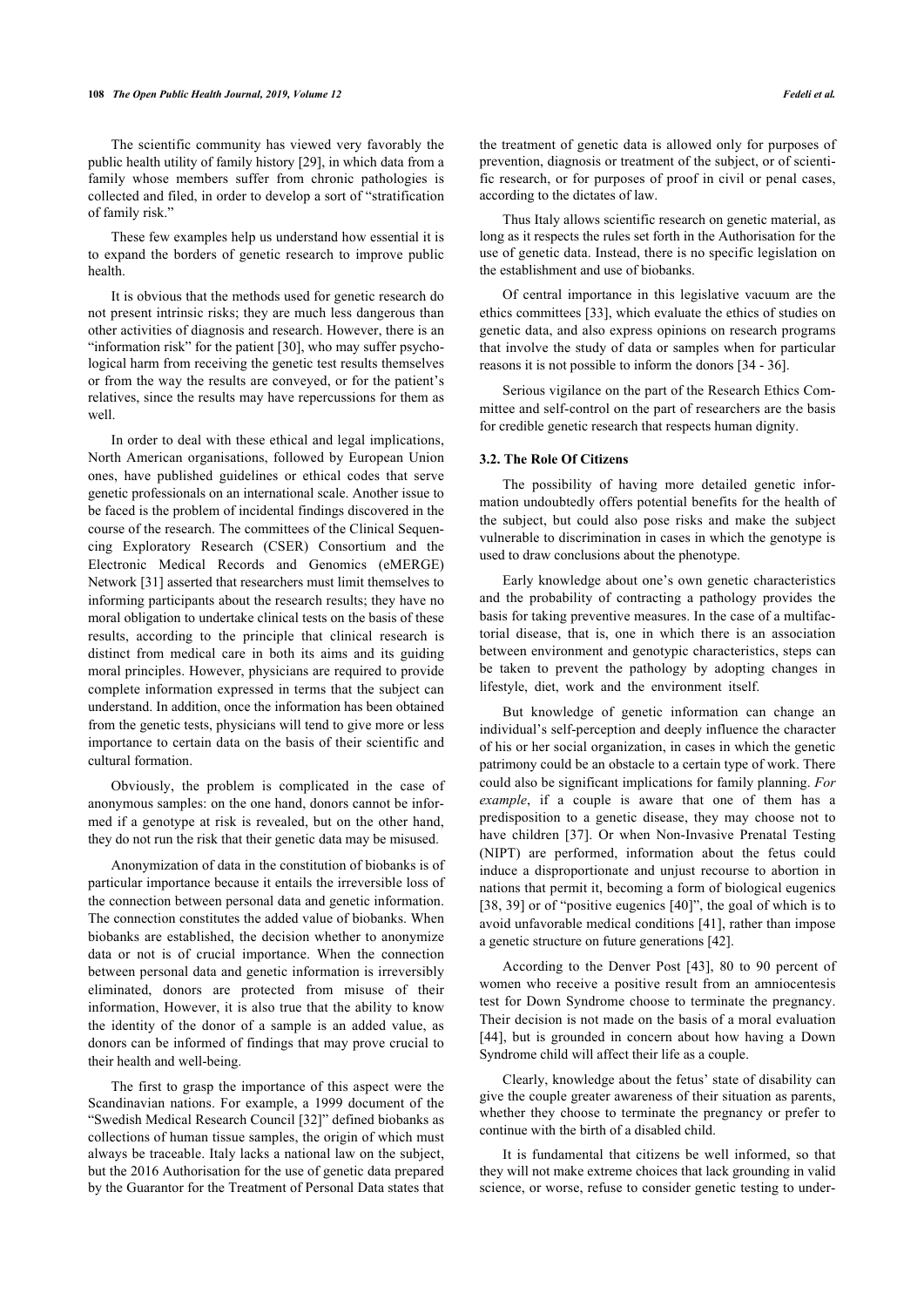stand their health problems.

The scientific community has been reflecting for many years on the need to inform citizens adequately about the issue of genetic research. In this regard, numerous international studies have explored people's awareness about the risks of genetic engineering, their rights to receive or give information (including the responsibility to family and society), and their involvement in public debate on genetics. One example is the "European COB [[45](#page-6-16)]" - Challenger of Biomedicine, Meetings and Minds.

The committees of the Clinical Sequencing Exploratory Research (CSER) Consortium and the Electronic Medical Records and Genomics (eMERGE) Network [\[46](#page-6-34)] assert that participants in research, if they have given informed consent, must be informed of the results of a study and participate in an appropriate clinical follow up.

It is evident that directly involved citizens, such as those suffering from neurodegenerative pathologies or cancer [[47\]](#page-6-35), are more likely to donate their tissues and support the establishment of biobanks designed to study their pathology, while the average citizen for whom this issue has no relevance, or members of ethnic or religious minorities, tend to be reluctant to participate in genetic studies.

While it is commonly accepted that a patient who participates in a genetic study must be thoroughly informed, it is not so obvious that average citizens involved in population studies' must be educated about the new technologies and their use, or the risks and benefits to the community they may pose

This issue came to international attention in 1996, when Icelandic citizens gave explicit consent for an initial collection of DNA and implicit consent for a second one for the deCODE Genetics[[48\]](#page-6-36) study, which also gathered sensitive healthrelated data archived in the nation's Health Sector Database. There was international debate on the importance of transparent provision of information so that citizens are fully aware of the ramifications of their involvement.

Since 2005, numerous conferences on the subject have been organized with the participation of the community of scientists and bioethics specialists, and representatives of organizations of patients. The conclusions drawn at these gatherings have stressed the need for developments in legislation and monitoring systems. They have also emphasized the importance of avoiding pressure from economic interests and providing equal access to treatment. They have stated that freedom of choice is paramount, and have discussed the decision-making powers of ethics committees.

They have pointed out that the lack of public participation in the debate regarding new genomic technologies [[49](#page-7-0) - [51](#page-7-1)] highlights a deficit in Western democracies, while, conversely, active involvement promotes social justice, confirming Kant's view that all people and their points of view on the issue are important [[52\]](#page-7-2).

If the national healthcare system were able to identify families or entire populations that have a predisposition to certain genetic diseases, it could establish prevention and early treatment programs for these categories. If, instead, citizens do not wish to participate in genetic screening programs, the healthcare authorities will not have the data they need for identifying these predispositions, and consequently the subjects at risk will not benefit from actions the authorities might have been able to undertake to identify and treat these categories of at-risk citizens. By now it is clear that patients need to take on a key role in genetic research [\[53\]](#page-7-3), not only because doing so directly provides material for studies, but also because they can influence their governments' choices about the research programs to be undertaken to improve the general health of the nation.

Certainly, it is not possible to foresee exactly how discoveries related to genetics will affect a society. *e.g*., the pharmaceutical industry could bring very effective drugs to the market but charge exorbitant prices, affordable only to a few citizens. On the other hand, the total opposite could happen. Therefore, while today it is impossible to answer questions about distributive justice, it is nonetheless important that civil society be aware of these issues and observe future developments in biobank-based research with an eye to this important aspect.

Citizens who make available their own body or health data when they participate in epidemiological studies or research on a disease can benefit from the opportunity to know the biological characteristics of their own state of health. Just as important, their choice demonstrates the importance of social solidarity, because their entire community benefits from the knowledge acquired from the study. In fact, citizenship in a community is a source of rights, but also of responsibilities toward that community.

The duty of social solidarity was emphasized by the Universal Declaration on the Human Genome and Human Rights, adopted unanimously by UNESCO in 1997 [\[52](#page-7-2), [54](#page-7-4)], which is the first document of universal importance in the field of bioethics. It was written to provide ethical and legal principles for the promotion of freedom of research, human dignity, solidarity and international cooperation.

Subjects who voluntarily participate in genetic research or who are invited to participate, because of clinical reasons or for purposes of statistics, must be informed about the consequences of having a genetic test done or not having it done.

Social solidarity may strongly influence the decision of citizens to participate in genetic research in the interests of benefit-sharing. As stated in the Declaration on the Human Genome[[55\]](#page-7-5) (1997), "Benefits from advances in biology, genetics and medicine, concerning the human genome, shall be made available to all, with due regard for the dignity and human rights of each individual. Freedom of research, which is necessary for the progress of knowledge, is part of freedom of thought. The applications of research, including applications in biology, genetics and medicine, concerning the human genome, shall seek to offer relief from suffering and improve the health of individuals and humankind as a whole (art. 12)".

The HUGO Ethics Committee[[56](#page-7-6)] (2000) approved a declaration on the sharing of benefits from genetic studies, which should not only have positive effects for the health of subjects involved in the research, but also should provide broader and more immediate gain for these communities in terms of investments in welfare by private firms that benefit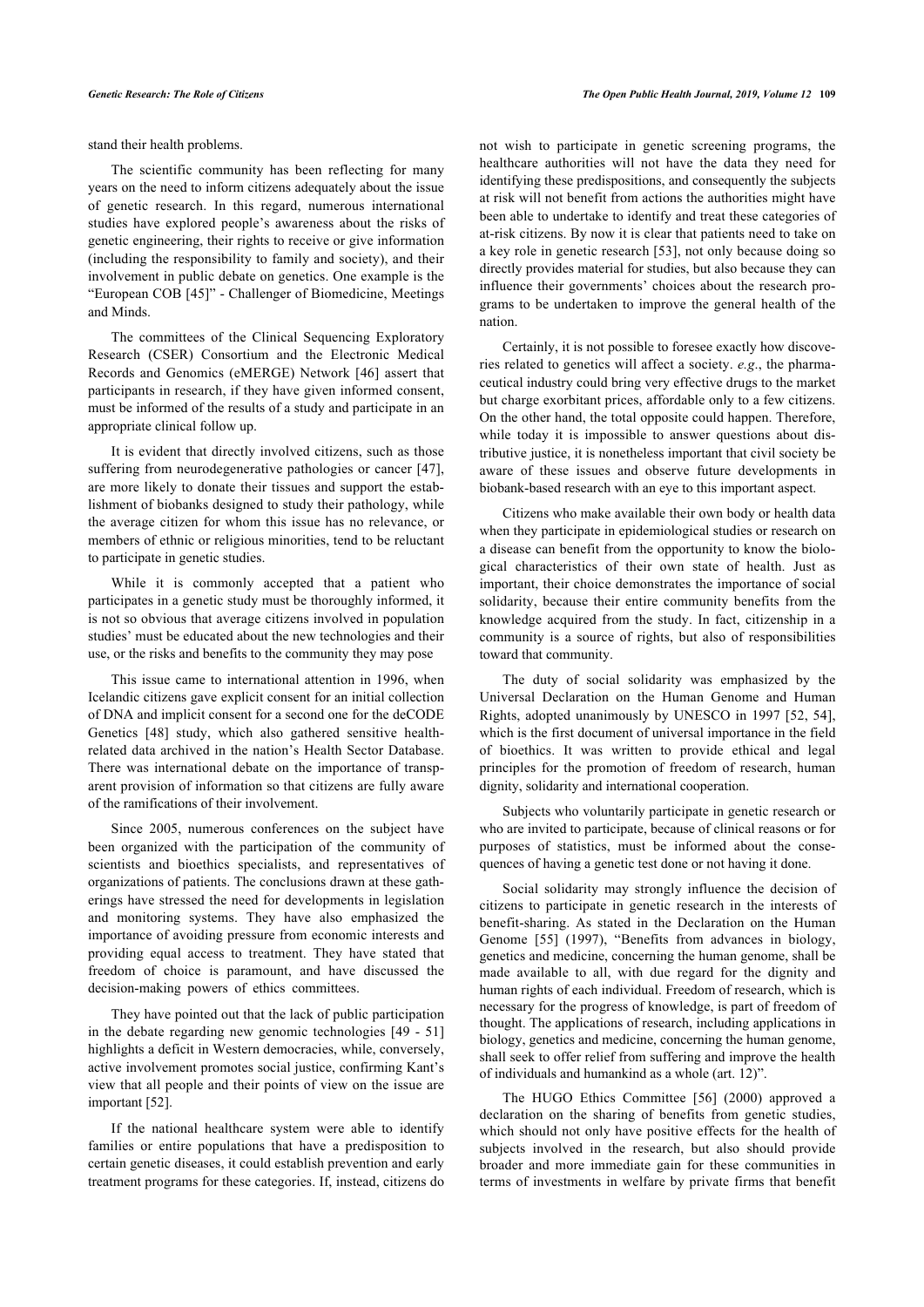financially from the samples donated.

The HUGO [\[57\]](#page-7-7) Statement on human genomics databases (2002) also indicates that these biobanks should be "global public goods" and that there should be "fair and equitable" distribution of the benefits of research. It also called for recognition of the rights of researchers, institutions and business entities to a "fair return" for their intellectual and financial contribution (recommendation 6).

On the basis of social solidarity and the duty of subsidiarity of citizens who participate in genetic research, some authors [[58](#page-7-8) - [60](#page-7-9)] have proposed using biological samples for future research even without specific informed consent, or when there is a generalized consent that allows any kind of future research without specifying the details. In this way, citizens would not benefit personally from the research but could contribute to the common good in terms of public health.

Others go much farther, perhaps in doing so undermining social solidarity. Some authors have proposed dynamic consent, obtained through the use of new computer technologies to reach patients[[61\]](#page-7-0). This method of acquisition of consent, through a digital communication interface, facilitates two-way communication to stimulate a more engaged, informed and scientifically literate participant population where individuals can tailor and manage their own consent preferences.

Regardless of the method used to obtain informed consent, it is evident that studies on genetic material have significant ethical-legal and social reverberations, and thus great caution is required in governing access to the data, as well as in controlling how it may be made public.

Just think of how insurance companies could use genetic data of members of the genetic underclass [\[62](#page-7-10)] (the subclass of people who do not have access to healthcare coverage for "genetic"reasons) or how pharmaceutical firms [[63\]](#page-7-11) might discriminate against less widespread genotypes, for whom bulk drugs are ineffective: these minorities of individuals with particular genotypes would end up not receiving drugs specifically for them.

### **3.3. Mass Media**

In this context, according to the Council of Europe [[64\]](#page-7-12), the mass media play an important role in the spread of information about genetics, and are key to promoting the citizen participation in the discussion on the human genome.

In the case of the UK Biobank and that of the Islandic deCODE Genetics project, the mass media encouraged the legitimacy of the existing research infrastructures.

#### **3.4. Public Health And Governments**

Since the early 1990s, the establishment of biobanks has been considered an attractive economic activity [[65](#page-7-13)] because the results of scientific research based on biobank samples could serve in drug development, could inform disease prevention policies, and could be useful to insurance corporations in designing and adapting policies. The problem is that this economic aspect can undermine the social solidarity that motivates the donation of these tissues from which genetic data can be obtained. Economic interests could come to outweigh

the needs of medical science, and thus the benefits of the results obtained would not be shared with the very populations who were the object of the studies.

The potential alliance of public healthcare policies and genetic research depends on choices currently being made.

The task at hand is certainly difficult because entire chapters of the education and perception of scientific knowledge must be re-written, with the unavoidable emergence of new responsibilities (who should manage a national biobank, and how should it be run?)

A new approach is needed for the classic themes of ethics such as informed consent and data security, as well as autonomy and privacy (either in an existential sense or as a practical problem of confidentiality [[66\]](#page-7-14))

In our opinion, a government-run national biobank would best protect the interests of the people who donated tissues.

The literature on the theme provides no uniform interpretations of the role of genetics in public health: many countries tend toward total interference of research in the life of citizens (*e.g*., Denmark [[67,](#page-7-15) [68](#page-7-16)], Belgium [\[69](#page-7-17)], Iceland, and Australia[[70\]](#page-7-18)) while others have taken a more prudent approach, that is, they have not created national infrastructures, but, as in the case of Italy, have many small collections at public or private institutes.

The difference between the two approaches is substantial. When a national government acquires and uses genetic data from its citizens, storing this information in a national databank, an individual's genetic information can serve health of the entire national community. Instead, when genetic data is stored and used by a number of many small public or private institutes, an individual's genetic information can serve his or her family and a few involved individuals, such as spouses.

Clearly, in both choices, it is important to identify new responsibilities and opportunities, not only those gained but also those lost [\[71](#page-7-7)].

We do not believe that the best choice is "total interference" by the government, as in the example of Iceland, in which a national government gathers genetic data on all its citizens and uses this information to define nationalized healthcare initiatives to meet needs that may arise. Instead, we think it important to promote the culture of the establishment of a biobank to obtain useful results for families and all of society.

The greater the number of samples collected in a national biobank, the more feasible it is for genomic analysis to move from scientific, clinical, governmental and commercial settings to that of personalized genomic medicine for the nation's citizens. However, what will happen if "stratified medicine" [[71](#page-7-7)] becomes "stratified markets"? When the potential sales to certain subgroups or entire nations are too insignificant to merit investment by pharmaceutical firms, these people could end up lacking the "personalized genomic medicine" that could cure their health problems. Would this social injustice be addressed by their governments, which, after all, promoted a national biobank of its citizens' biological samples?

Before authorizing a research project, it is important to reflect on the responsibility and transparency of the studies to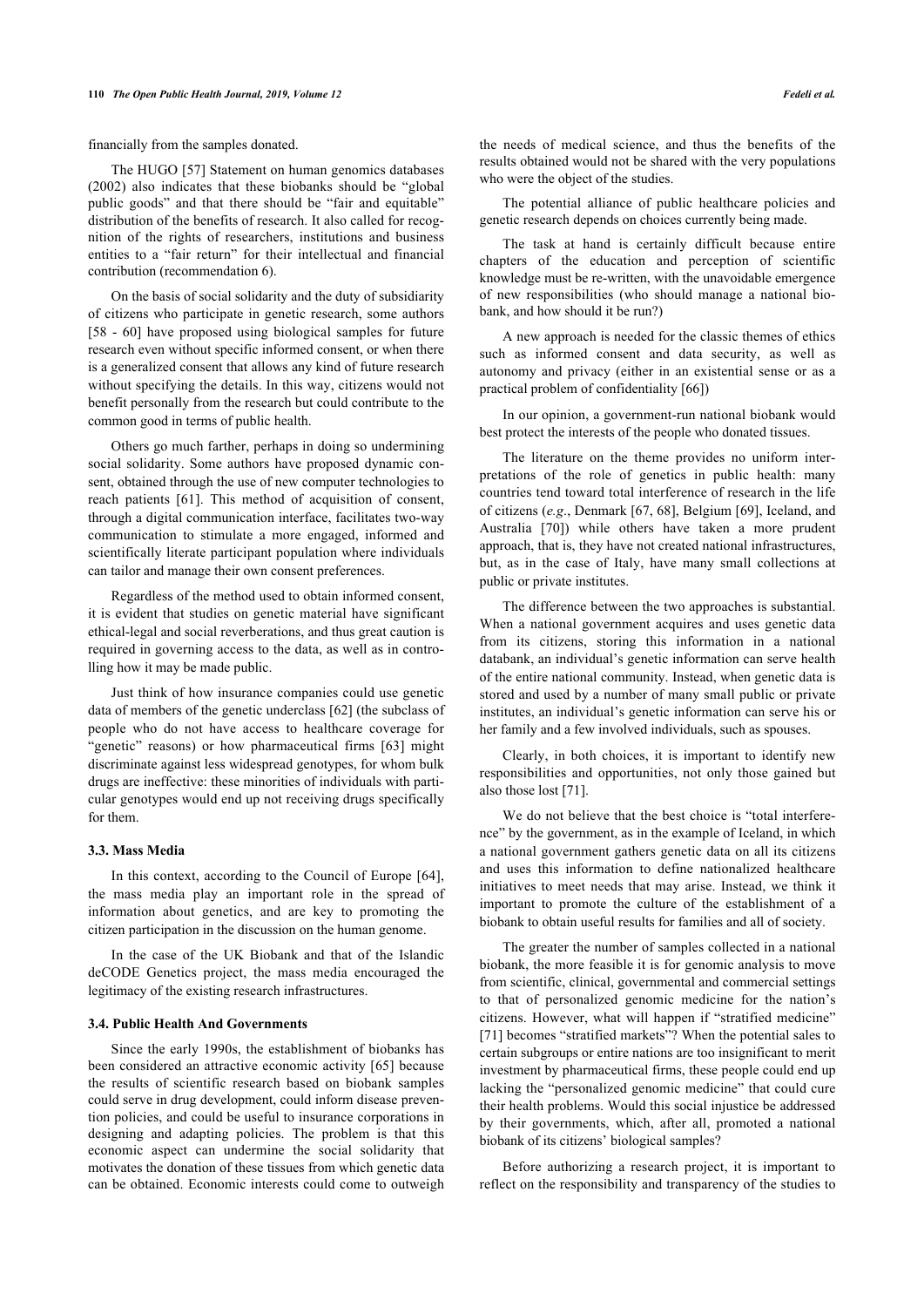be conducted, and on the impact, they may have on the interests of public health.

### **3.5. International Stakeholders**

The theme of the human genome has been addressed in terms of respect for human dignity and the fundamental rights of the person by numerous international documents, such as the Recommendation of the Committee of Europe regarding genetic data and tests [[72\]](#page-7-19), the 1977 Convention on Human Rights and Biomedicine, the 1997 UNESCO Universal Declaration on the Genome and Human Rights, the EU's 2000 Charter of Fundamental Rights, the November 1996 Code of Conduct of the International Labour Organization on the protection of the personal data of workers, the Helsinki Declaration of the World Medical Association (June 1964 and successive modifications), and the European Commission Working Document on Genetic Data adopted March 17, 2004 by the Working Party for the Protection of Individuals with regard to the processing of personal data.

The Treaty on the Functioning of the European Union (TFUE), in requiring institutions and organisms of the EU, as well as the member states, to respect the free circulation of personal data in the exercise of activities that have to do with the application of the law of the Union (art. 16) also established that "independent authorities" (instituted by law CE/2001/45 e and reasserted by the new Regulation (UE) 2018/1725) should supervise this.

Even though in the last decade the scientific and juridical literature has contributed greatly to the topic of biobanks, the perplexities that continue to surround this theme give the idea that current ethical protocols on research are inadequate [\[73](#page-7-20)].

Now, as never before, international organizations have a crucial role in delineating the route for correct integration of genetics in public health.

Stakeholders can influence the government and its changing public healthcare policy, but coordination between them at various levels is fundamental.

It would be interesting to produce an internationally recognized ethical-legal code of good practice concerning the use of biological samples, one that would enable all researchers wherever they work to gain access to biobanks in the same way, and that would establish the same technical regulations for the organization of the biobanks. Another idea could be a "free zone for research," where the same technical regulations would attain, and where the maximum protection of human dignity would be ensured. Furthermore, it would be interesting to establish a European observatory on genetic studies, or even a world-level one, similar to the observatory on clinical experimentation of drugs managed by the EMA, which would make known the dimension of international level genetic studies, to stimulate transnational debate to make data sharing successful and sustainable.

### <span id="page-5-1"></span><span id="page-5-0"></span>**CONCLUSION**

<span id="page-5-2"></span>Genetic research has become an indispensable instrument for medical research, and the subjects involved have both divergent and convergent interests.

On the one hand, the public wants research to advance so that gains can be made for the health of everyone and benefits can be shared, but at the same time, people are frightened by the risk of possible discriminatory uses of the information acquired. On the other hand, researchers and research institutes call for greater incentives for their work, appealing to the principle of solidarity, and at the same time demand the rights to exploit the intellectual property associated with their discoveries.

There are also the international stakeholders whose excessive protection of information risks are slowing or even paralyzing scientific progress.

Finally, there are the governments of the individual nations who, digging in and waiting for greater clarification on the theme, have failed to legislate appropriately or have abdicated their role to technical organisms (*e.g*., the Guarantor in Italy), without resolving the problem, except in a sectorial way.

In this Babel of overlapping and at times conflicting interests, one risks losing sight of the objective: personalized medicine that can truly help patients.

Genetic data must be used not to exploit, but to serve the person. Freedom and responsibility must be the twin guiding lights for establishing parameters for the use of biological samples. An evaluation of how this technology impacts the various aspects of the future of society is urgently needed.

### **ETHICS APPROVAL AND CONSENT TO PARTICI-PATE**

Not applicable.

### **HUMAN AND ANIMAL RIGHTS**

No animals/ humans were used for the studies that are the basis of this research.

### **CONSENT FOR PUBLICATION**

Not applicable.

#### **CONFLICT OF INTEREST**

The authors declare no conflict of interest, financial or otherwise.

### **ACKNOWLEDGEMENTS**

All individuals listed as authors have contributed substantially to the design, performance, analysis, or reporting of the work and are required to indicate their specific contribution. Nunzia Cannovo has contributed to the drafting, Piergiorgio Fedeli has written the article, Claudia Casella and Caludio Buccelli have substantially contributed important intellectual content to the study, and Vincenzo Graziano has contributed in revising the manuscript.

#### **REFERENCES**

- [1] Piazza A. Le biobanche: tra genetica e diritto. Iustitia 2006; 1: 41.
- [2] Cannovo N, Paternoster M, Buccelli C. Predictive genetic tests for employment purposes: why not? Med Law 2010; 29(3): 419-32. [PMID: [22145561\]](http://www.ncbi.nlm.nih.gov/pubmed/22145561)
- [3] Wang L, Fan C, Topol SE, Topol EJ, Wang Q. Mutation of MEF2A in an inherited disorder with features of coronary artery disease. Science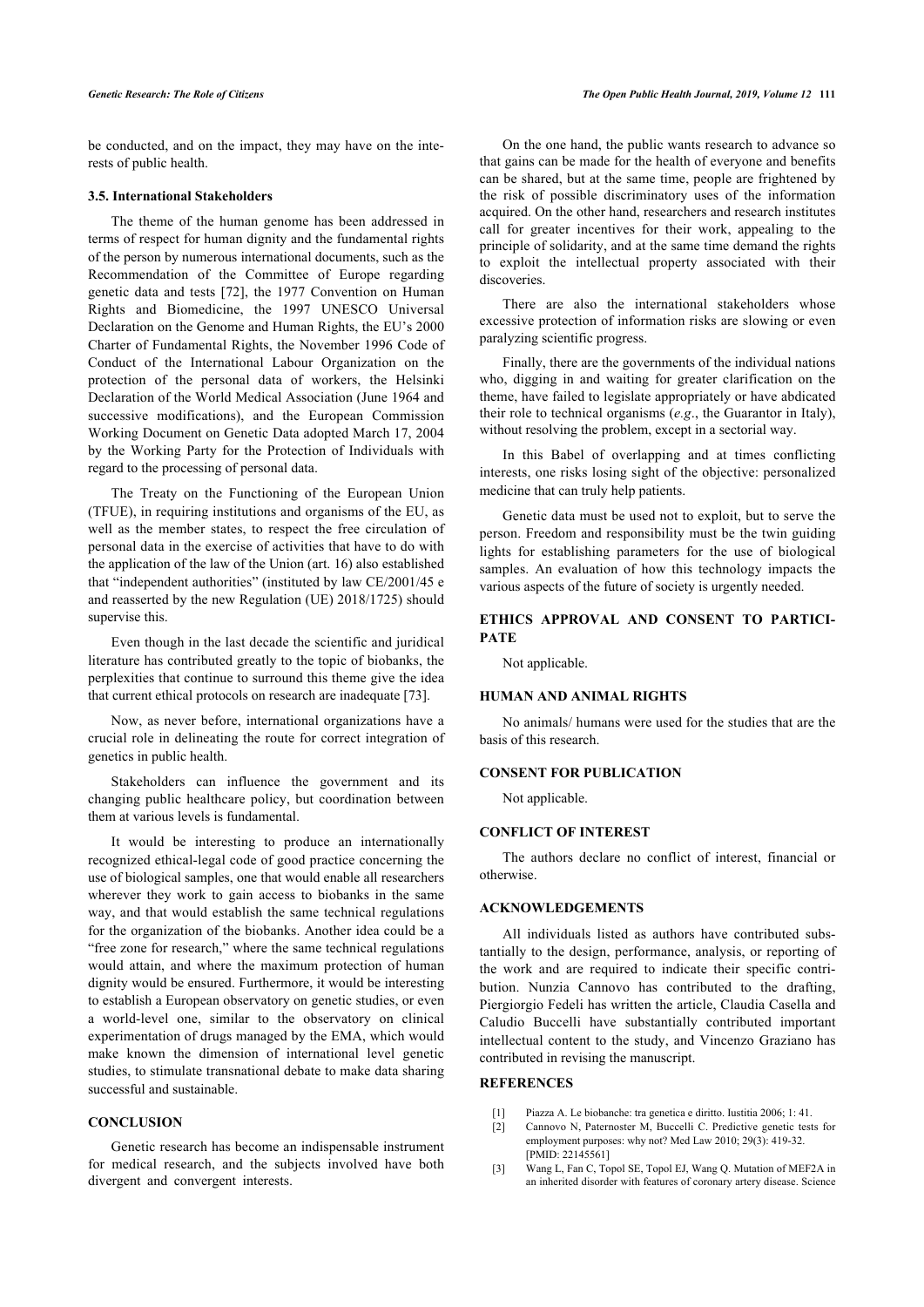2003; 302(5650): 1578-81.

[\[http://dx.doi.org/10.1126/science.1088477](http://dx.doi.org/10.1126/science.1088477)] [PMID: [14645853\]](http://www.ncbi.nlm.nih.gov/pubmed/14645853)

- <span id="page-6-21"></span><span id="page-6-0"></span>[4] Savoia C, Volpe M, Grassi G, Borghi C, Agabiti Rosei E, Touyz RM. Personalized medicine-a modern approach for the diagnosis and management of hypertension. Clin Sci (Lond) 2017; 131(22): 2671-85. [\[http://dx.doi.org/10.1042/CS20160407\]](http://dx.doi.org/10.1042/CS20160407) [PMID: [29109301](http://www.ncbi.nlm.nih.gov/pubmed/29109301)]
- <span id="page-6-22"></span><span id="page-6-1"></span>[5] Florez JC. Mining the genome for therapeutic targets. Diabetes 2017; 66(7): 1770-8. [\[http://dx.doi.org/10.2337/dbi16-0069](http://dx.doi.org/10.2337/dbi16-0069)] [PMID: [28603140](http://www.ncbi.nlm.nih.gov/pubmed/28603140)]
- <span id="page-6-23"></span><span id="page-6-2"></span>[6] Myers A, Holmans P, Marshall H, *et al.* Susceptibility locus for Alzheimer's disease on chromosome 10. Science 2000; 290(5500): 2304-5.
- <span id="page-6-24"></span><span id="page-6-3"></span>[\[http://dx.doi.org/10.1126/science.290.5500.2304\]](http://dx.doi.org/10.1126/science.290.5500.2304) [PMID: [11125144](http://www.ncbi.nlm.nih.gov/pubmed/11125144)] [7] Sundby A, Boolsen MW, Burgdorf KS, *et al.* Stakeholders in psychiatry and their attitudes toward receiving pertinent and incident findings in genomic research. Am J Med Genet A 2017; 173(10): 2649-58.

[\[http://dx.doi.org/10.1002/ajmg.a.38380](http://dx.doi.org/10.1002/ajmg.a.38380)] [PMID: [28817238\]](http://www.ncbi.nlm.nih.gov/pubmed/28817238)

- <span id="page-6-25"></span><span id="page-6-4"></span>[8] Kennedy JLA, Farrer LA, Andreasen NC, Mayeux R, St George-Hyslop P. The genetics of adult-onset neuropsychiatric disease: complexities and conundra? Science 2003; 302(5646): 822-6. [\[http://dx.doi.org/10.1126/science.1092132](http://dx.doi.org/10.1126/science.1092132)] [PMID: [14593167\]](http://www.ncbi.nlm.nih.gov/pubmed/14593167)
- <span id="page-6-5"></span>[9] Monaco AP, Bailey AJ. Autism. The search for susceptibility genes. Lancet 2001; 358(Suppl.): S3. [\[http://dx.doi.org/10.1016/S0140-6736\(01\)07016-7](http://dx.doi.org/10.1016/S0140-6736(01)07016-7)] [PMID: [1178](http://www.ncbi.nlm.nih.gov/pubmed/1178%204552)
- <span id="page-6-26"></span><span id="page-6-6"></span>[4552\]](http://www.ncbi.nlm.nih.gov/pubmed/1178%204552) [10] Peto J. Cancer epidemiology in the last century and the next decade. Nature 2001; 411(6835): 390-5.
- [\[http://dx.doi.org/10.1038/35077256](http://dx.doi.org/10.1038/35077256)] [PMID: [11357148\]](http://www.ncbi.nlm.nih.gov/pubmed/11357148)
- <span id="page-6-27"></span>[11] Ragin C, Park JY. Biospecimens, biobanking and global cancer research collaborations. ecancer 2014; 8: 454.
- <span id="page-6-7"></span>[12] Falco G, Rocco N, Bordoni D. Contralateral risk reducing mastectomy in Non-BRCA-Mutated patients. Open Medicine (Poland) 2016; 11(1): 238-41.
	- [\[http://dx.doi.org/10.1515/med-2016-0089\]](http://dx.doi.org/10.1515/med-2016-0089)
- <span id="page-6-29"></span><span id="page-6-28"></span><span id="page-6-8"></span>[13] Krier JB, Kalia SS, Green RC. Genomic sequencing in clinical practice: applications, challenges, and opportunities. Dialogues Clin Neurosci 2016; 18(3): 299-312. [PMID: [27757064](http://www.ncbi.nlm.nih.gov/pubmed/27757064)]
- <span id="page-6-30"></span><span id="page-6-9"></span>[14] Organisation for Economic Co-operation and Development. Guidelines for human biobanks and genetic research databases Paris, OECD 2008. Available from: [http://www.oecd.org/sti/ emerging](http://www.oecd.org/sti/emerging-tech/guidelines-for-human-biobanks-and-genetic-research-databases.htm)[tech/guidelines-for-human-biobanks-and-genetic-research](http://www.oecd.org/sti/emerging-tech/guidelines-for-human-biobanks-and-genetic-research-databases.htm)[databases.htm](http://www.oecd.org/sti/emerging-tech/guidelines-for-human-biobanks-and-genetic-research-databases.htm) [Accessed on January, 2019]
- <span id="page-6-31"></span><span id="page-6-10"></span>[15] SIGU TELETHON Linee guida per le Biobanche Genetiche 2003. Available from: [www.sigu.net](http://www.sigu.net) [Accessed on July 21, 2018]
- <span id="page-6-32"></span><span id="page-6-11"></span>[16] German National Ethics Council. 2004. Available from: <https://www.dw.com/en/german-ethics-council/t-41306325> [Accessed on July 21, 2018]
- <span id="page-6-12"></span>[17] Presidenza del Consiglio dei Ministri, Comitato Nazionale di Bioetica, Comitato Nazionale per la Biosicurezza, le Biotecnologie e le Scienze della Vita 2009. Available from: [http://presidenza.governo.it/](http://presidenza.governo.it/biotecnologie/) [biotecnologie/](http://presidenza.governo.it/biotecnologie/) [Accessed on July 21, 2018]
- <span id="page-6-13"></span>[18] Evaluation of Genomic Applications in Practice and Prevention (EGAPP). Available from: [www.cdc.gov/egappreviews/default.html](http://www.cdc.gov/egappreviews/default.html) [Accessed on July 21, 2018]
- <span id="page-6-14"></span>[19] Lindgaard Hoeyer K. Size matters: The ethical, legal, and social issues surrounding large-scale genetic biobank initiatives. Nor Epidemiol 2012; 21(2): 211-20.
- <span id="page-6-33"></span><span id="page-6-15"></span>[20] Greene JA. Prescribing by Numbers: Drugs and the Definition of Disease. Baltimore: Johns Hopkins University Press 2007.
- <span id="page-6-16"></span>[21] Otlowski M. Exploring the concept of genetic discrimination. J Bioeth Inq 2005; 2(3): 165-76.

[\[http://dx.doi.org/10.1007/BF02448597\]](http://dx.doi.org/10.1007/BF02448597) [PMID: [16578943](http://www.ncbi.nlm.nih.gov/pubmed/16578943)]

- <span id="page-6-34"></span><span id="page-6-17"></span>[22] Murray TH. Genetic exceptionalism and "Future Diaries": Is genetic information different from other medical information?Genetic secrets: Protecting privacy and confidentiality in the genetic era. New Haven: Yale University Press 1997.
- <span id="page-6-35"></span><span id="page-6-18"></span>[23] Everett M. Can you keep a (genetic) secret? The genetic privacy movement. J Genet Couns 2004; 13(4): 273-91. [\[http://dx.doi.org/10.1023/B:JOGC.0000035522.58496.c8\]](http://dx.doi.org/10.1023/B:JOGC.0000035522.58496.c8) [PMID: [19736694\]](http://www.ncbi.nlm.nih.gov/pubmed/19736694)
- <span id="page-6-36"></span><span id="page-6-19"></span>[24] Annas GJ. Privacy rules for DNA databanks. Protecting coded 'future diaries'. JAMA 1993; 270(19): 2346-50. [\[http://dx.doi.org/10.1001/jama.1993.03510190102034\]](http://dx.doi.org/10.1001/jama.1993.03510190102034) [PMID: [823](http://www.ncbi.nlm.nih.gov/pubmed/823%200598) [0598\]](http://www.ncbi.nlm.nih.gov/pubmed/823%200598)
- <span id="page-6-20"></span>[25] Elger B, Biller-Andorno N, Mauron A, Capron AM. Ethical Issues in

Governing Biobanks: Global Perspectives. Aldershot, England: Ashgate 2008.

- [26] <http://www.eurobiobank.org/>[Accessed on December 28, 2018]
- [27] Cannovo N, Folliero V, Russo A, Meccariello E. The role of international stakeholders in genetic research Proceeding of the 9th World Conference on Bioethics, Medical Ethics & Health Law. 2013 November 19-21; Naples, Italy. 2013.
- [28] European Research Infrastructure Consortium. Ethical, Legal and Societal issues<http://www.bbmri-eric.eu> [Accessed on December 28, 2018]
- [29] Yoon PW, Scheuner MT, Peterson-Oehlke KL, Gwinn M, Faucett A, Khoury MJ. Can family history be used as a tool for public health and preventive medicine? Genet Med 2002; 4(4): 304-10. [\[http://dx.doi.org/10.1097/00125817-200207000-00009](http://dx.doi.org/10.1097/00125817-200207000-00009)] [PMID: [1217](http://www.ncbi.nlm.nih.gov/pubmed/1217%202397) [2397\]](http://www.ncbi.nlm.nih.gov/pubmed/1217%202397)
- [30] Di Lorenzo P, Casella C, Capasso E, *et al.* The central importance of information in cosmetic surgery and treatments. Open Medicine (Poland) 2018; 13(1): 153-7.

[\[http://dx.doi.org/10.1515/med-2018-0024. eCollection 2018\]](http://dx.doi.org/10.1515/med-2018-0024.%20eCollection%202018)

- [31] Jarvik GP, Amendola LM, Berg JS, *et al.* Return of genomic results to research participants: the floor, the ceiling, and the choices in between. Am J Hum Genet 2014; 94(6): 818-26.
- [\[http://dx.doi.org/10.1016/j.ajhg.2014.04.009\]](http://dx.doi.org/10.1016/j.ajhg.2014.04.009) [PMID: [24814192\]](http://www.ncbi.nlm.nih.gov/pubmed/24814192) [32] Abott A. Sweden sets ethical standards for use of genetics biobanks.
- Nature 1999; 400(July): 13. [PMID: [10403239\]](http://www.ncbi.nlm.nih.gov/pubmed/10403239)
- [33] Ricci G, Cannovo N. La. 2010. Proceedings of the FIRB Conference. 2010, June 3-4; Ferrara, Italy. 2010.
- [34] Art. 110. Legislative Decree "Codice in materia di protezione dei dati personali" 30th June 2003, n. 196, publish on Official Gazzette n. 174 of 29th July 2003
- [35] Art. 11.5, Legislative Decree "Codice in materia di protezione dei dati personali "- Disposition of the Garante n. 2 of the June 16th 2004 (Official Gazzette August 14th 2004, n. 190)
- [36] art. 8 of the "Autorizzazione al trattamento dei dati genetici" February 22nd 2007.
- [37] Paternoster M, Saccone G, Maruotti GM, *et al.* Ethical challenges in pregnant women with brain injury. Journal of Maternal-Fetal and Neonatal Medicine 2018; 31(17): 2340-1.

[\[http://dx.doi.org/10.1080/14767058.2017.1339271](http://dx.doi.org/10.1080/14767058.2017.1339271)] [38] Holtzman NA. Eugenics and genetic testing. Sci Context 1998;

- 11(3-4): 397-417. [\[http://dx.doi.org/10.1017/S0269889700003100](http://dx.doi.org/10.1017/S0269889700003100)] [PMID: [15168670\]](http://www.ncbi.nlm.nih.gov/pubmed/15168670)
- [39] Piras M, Delbon P, Bin P. Voluntary termination of pregnancy (medical or surgical abortion): Forensic medicine issues. Open
- Medicine (Poland) 2016; 11(1): 321-6. [\[http://dx.doi.org/10.1515/med-2016-0062](http://dx.doi.org/10.1515/med-2016-0062)] [40] Ricardo MLB, Roberto JBB. Is genetic counseling a form of eugenics?
- Rev Cienc Salud 2018; 16(1): 10-26.
- [41] Ravitsky V. The shifting landscape of prenatal testing: Between reproductive autonomy and public health. Hastings Cent Rep 2017; 47(Suppl. 3): S34-40.

[\[http://dx.doi.org/10.1002/hast.793\]](http://dx.doi.org/10.1002/hast.793) [PMID: [29171889\]](http://www.ncbi.nlm.nih.gov/pubmed/29171889) [42] Casella C, Capasso E, Terracciano L, et al. Ethical and legal issues in gestational surrogacy. Open Medicine (Poland) 2018; 13(1): 119-21.

- [\[http://dx.doi.org/10.1515/med-2018-0019](http://dx.doi.org/10.1515/med-2018-0019)] [43] The rise of a new eugenics. [https://www.denverpost.com/](https://www.denverpost.com/2013/07/03/the-rise-of-a-new-eugenics/)
- [2013/07/03/the-rise-of-a-new-eugenics/](https://www.denverpost.com/2013/07/03/the-rise-of-a-new-eugenics/)
- [44] Gillott J. Screening for disability: A eugenic pursuit? J Med Ethics 2001; 27(Suppl. 2): ii21-3.
- [\[http://dx.doi.org/10.1136/jme.27.suppl\\_2.ii21](http://dx.doi.org/10.1136/jme.27.suppl_2.ii21)] [PMID: [11574654\]](http://www.ncbi.nlm.nih.gov/pubmed/11574654) [45] Institut fur Ethik und Geschichter der Medizin. Challenges of Biomedicine –Socio-Cultural Contexts, European Governance, and
- Bioethics Available from: [http://www.egmed.uni-goettingen.de](http://www.egmed.uni-goettingen.de/index.php?id=183) [/index.php?id=183](http://www.egmed.uni-goettingen.de/index.php?id=183) [Accessed on July 21, 2018] [46] Jarvik GP, Amendola LM, Berg JS, *et al.* Return of genomic results to
- research participants: the floor, the ceiling, and the choices in between. Am J Hum Genet 2014; 94(6): 818-26. [\[http://dx.doi.org/10.1016/j.ajhg.2014.04.009\]](http://dx.doi.org/10.1016/j.ajhg.2014.04.009) [PMID: [24814192\]](http://www.ncbi.nlm.nih.gov/pubmed/24814192)
- [47] Malone T, Catalano PJ, O'Dwyer PJ, Giantonio B. High rate of consent to bank biologic samples for future research: The Eastern Cooperative Oncology Group experience. J Natl Cancer Inst 2002; 94(10): 769-71.

[\[http://dx.doi.org/10.1093/jnci/94.10.769\]](http://dx.doi.org/10.1093/jnci/94.10.769) [PMID: [12011228\]](http://www.ncbi.nlm.nih.gov/pubmed/12011228)

[48] Merz JF, McGee GE, Sankar P. "Iceland Inc."?: On the ethics of commercial population genomics. Soc Sci Med 2004; 58(6): 1201-9. [\[http://dx.doi.org/10.1016/S0277-9536\(03\)00256-9](http://dx.doi.org/10.1016/S0277-9536(03)00256-9)] [PMID: [1472](http://www.ncbi.nlm.nih.gov/pubmed/1472%203914)